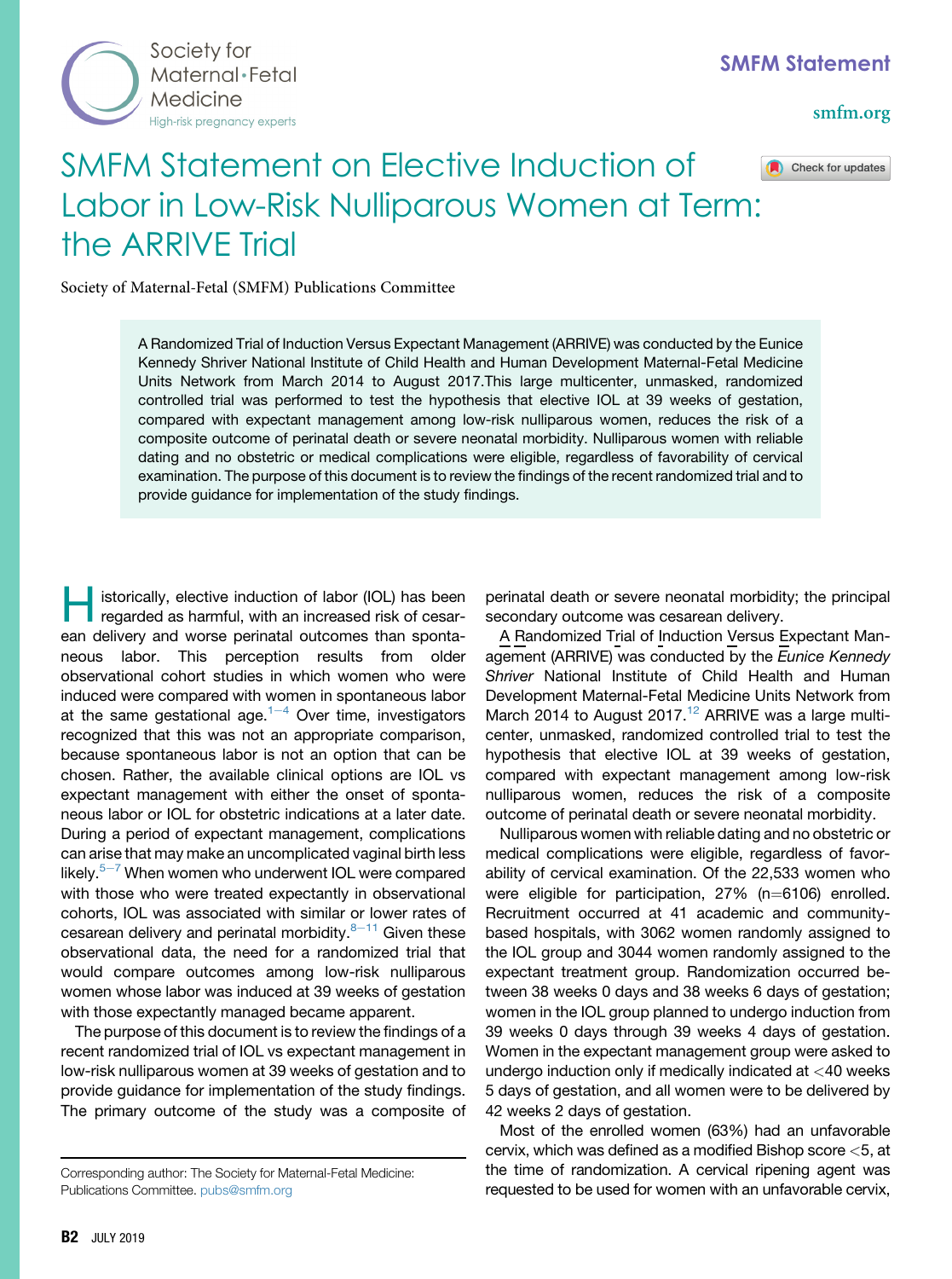but the method of ripening and management of the first and second stages of labor were not specified in the protocol. If there was no acute maternal or fetal indication for delivery, providers were asked to allow at least 12 hours after completion of cervical ripening, rupture of membranes, and use of a uterine stimulant before considering cesarean delivery for the indication of "failed" induction with the patient in the latent phase. However, labor management was ultimately at the discretion of the obstetric care providers, including the decision and time for cesarean delivery for any indication.

The primary outcome was a composite of perinatal death or severe neonatal morbidity, which included perinatal death, need for respiratory support within 72 hours, Apgar  $\mathsf{score} \leq 3$  at 5 minutes, hypoxic ischemic encephalopathy, seizures, confirmed sepsis or pneumonia, meconium aspiration syndrome, birth trauma, intracranial or subgaleal hemorrhage, or hypotension that required support. The prespecified major maternal outcome was cesarean delivery. Other secondary outcomes included cesarean delivery indication, operative vaginal delivery and indication, third- or fourth-degree lacerations, gestational hypertension/ preeclampsia, chorioamnionitis, postpartum hemorrhage, and intensive care unit admission.

Women in the IOL group were delivered earlier than those in the expectant management group, at a mean gestational age of 39.3 weeks vs 40.0 weeks  $(P<.001)$ . Almost all women adhered to their allocated treatment group (94% in the IOL group and 95% in the expectant management group). Although the primary neonatal composite outcome of perinatal death or severe morbidity was lower in the IOL group vs the expectant management group (4.3% IOL group vs 5.4% expectant treatment group; RR, 0.80; 95% confidence interval,  $0.64-1.00$ ; P=.049), this difference did not reach the probability value threshold of .046 that was preset to account for an interim analysis. There were, however, differences in maternal outcomes, which included cesarean delivery in the IOL group compared with the expectant management group (18.6% vs 22.2%; RR, 0.84; 95% confidence interval, 0.76-0.93;  $P < .001$ ). In addition, the incidence of hypertensive disorders of pregnancy (preeclampsia and gestational hypertension) was lower in the IOL group (9.1% vs 14.1%; RR, 0.64; 95% confidence interval,  $0.56-0.74$ ;  $P<.001$ ). To prevent 1 cesarean delivery, the investigators concluded that 28 low-risk nulliparous women would need to undergo elective IOL at 39 weeks of gestation.

In conclusion, the ARRIVE investigators evaluated outcomes for IOL vs expectant management in otherwise healthy low-risk nulliparous women with no medical or obstetric indication for IOL and found no statistically significant difference in their primary perinatal outcomes. However, the reductions in the rate of primary cesarean delivery and in hypertensive disorders of pregnancy were notable findings. Given the findings of this study, it is reasonable to offer elective IOL to women who meet study eligibility criteria. Because there was no difference in the primary neonatal

## Summary of Recommendations

| Recommendations                                                                                                                                                                                                                                             |
|-------------------------------------------------------------------------------------------------------------------------------------------------------------------------------------------------------------------------------------------------------------|
| It is reasonable to offer elective induction of labor to low-<br>risk nulliparous women $\geq$ 39 weeks 0 days of gestation.<br>We recommend that providers who choose this approach<br>ensure that women meet eligibility criteria of the ARRIVE<br>trial. |
| We recommend against offering elective induction of<br>labor to women under circumstances that are<br>inconsistent with the ARRIVE study protocol unless<br>performed as part of research or quality improvement.                                           |
| We recommend that further research be conducted to<br>measure the impact of this practice in settings other than<br>a clinical trial.                                                                                                                       |

outcome between groups, women can be reassured that both elective IOL and expectant management are reasonable options at 39 weeks of gestation. It is unknown whether the findings can be extrapolated to multiparous women. In addition, women with medical or obstetric conditions that necessitate IOL should continue to be delivered at a time that is consistent with standard recommendations and guidelines for each condition.<sup>[13,14](#page-2-0)</sup>

Shared decision-making when counseling women about elective IOL is critical. For some women, the benefits of decreased cesarean delivery rates and decreased risk of gestational hypertension/preeclampsia will be sufficient reason to choose an elective IOL. For others, expectant treatment with the possibility of entering spontaneous labor will be preferred. Although there was a high degree of satisfaction with IOL among the trial participants, this information may not be generalizable, because women who enrolled in the trial were willing to be assigned randomly to the IOL arm.

If elective IOL is implemented in practice for low-risk nulliparous women, providers must consider the circumstances under which the trial was conducted. Importantly, all women in this trial had dating confirmed by early ultrasonography. For women who were sure of their last menstrual period, ultrasonography for confirmation of dating occurred at <21 weeks of gestation. In cases of an uncertain last menstrual period, only women with a first-trimester ultrasound examination for dating were enrolled. Confidence in the estimated date of delivery with the use of early ultrasonography will be imperative in clinical practice to avoid an iatrogenic early term or preterm delivery for women who elect IOL at 39 weeks of gestation. Early term neonates (37 weeks 0 days to 38 weeks 6 days of gestation) have an increased risk of respiratory morbidity,  $15$  and elective IOL at  $<$  39 weeks of gestation should not be undertaken.

Other questions remain, including how generalizable these findings will be to settings outside of a clinical trial or to institutions with cesarean delivery rates that are lower or higher than those of the participating centers. In addition,